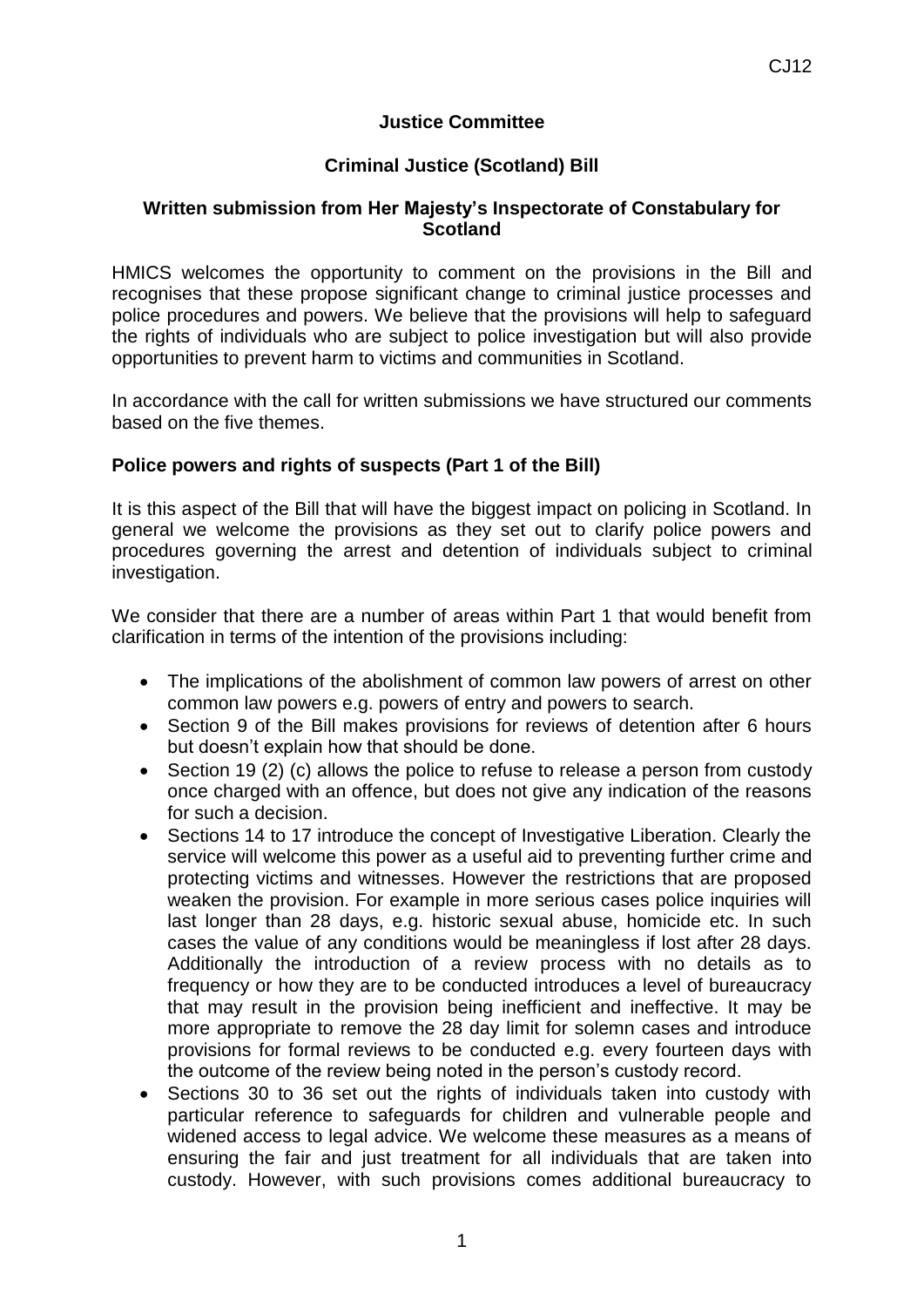We recognise that the Bill itself may not be the appropriate place to specify the detailed intentions of the provisions and how they are envisaged as working. We suggest therefore that consideration is given to the development of a form of Codes of Practice to accompany the legislation that clearly articulate its meaning, intent and the processes and procedures required to achieve that.

Finally we suggest that the order in which Part 1 of the Bill is laid out may benefit from restructuring to follow the natural stages in the arrest and detention process as follows:

## **CHAPTER 1**

POLICE POWERS AND DUTIES Sections 1 – 2 *Arrest without warrant Insert here –* **Sections 37 – 42** *Powers of police*  Sections 3 – 6 *Procedure following arrest* 

## **CHAPTER 2**

CUSTODY: PERSON NOT OFFICIALLY ACCUSED Sections 7 – 13 *Keeping person in custody Remove and insert at \* below -*  Sections 14 – 17 *Investigative liberation*

*Insert here –* **CHAPTER 5** RIGHTS OF SUSPECTS IN POLICE CUSTODY Sections 30 – 36 *Intimation and access to another person; Vulnerable persons* and *Intimation and access to a solicitor.*

#### *Insert here –*

**CHAPTER 4** POLICE INTERVIEW Sections 23 - 29 *Rights of suspects Followed by – \** Sections 14 – 17 *Investigative liberation* 

*Insert here –* **CHAPTER 3** CUSTODY: PERSON OFFICIALLY ACCUSED Sections 18 – 22 *Person to be brought before court* and *Police liberation*